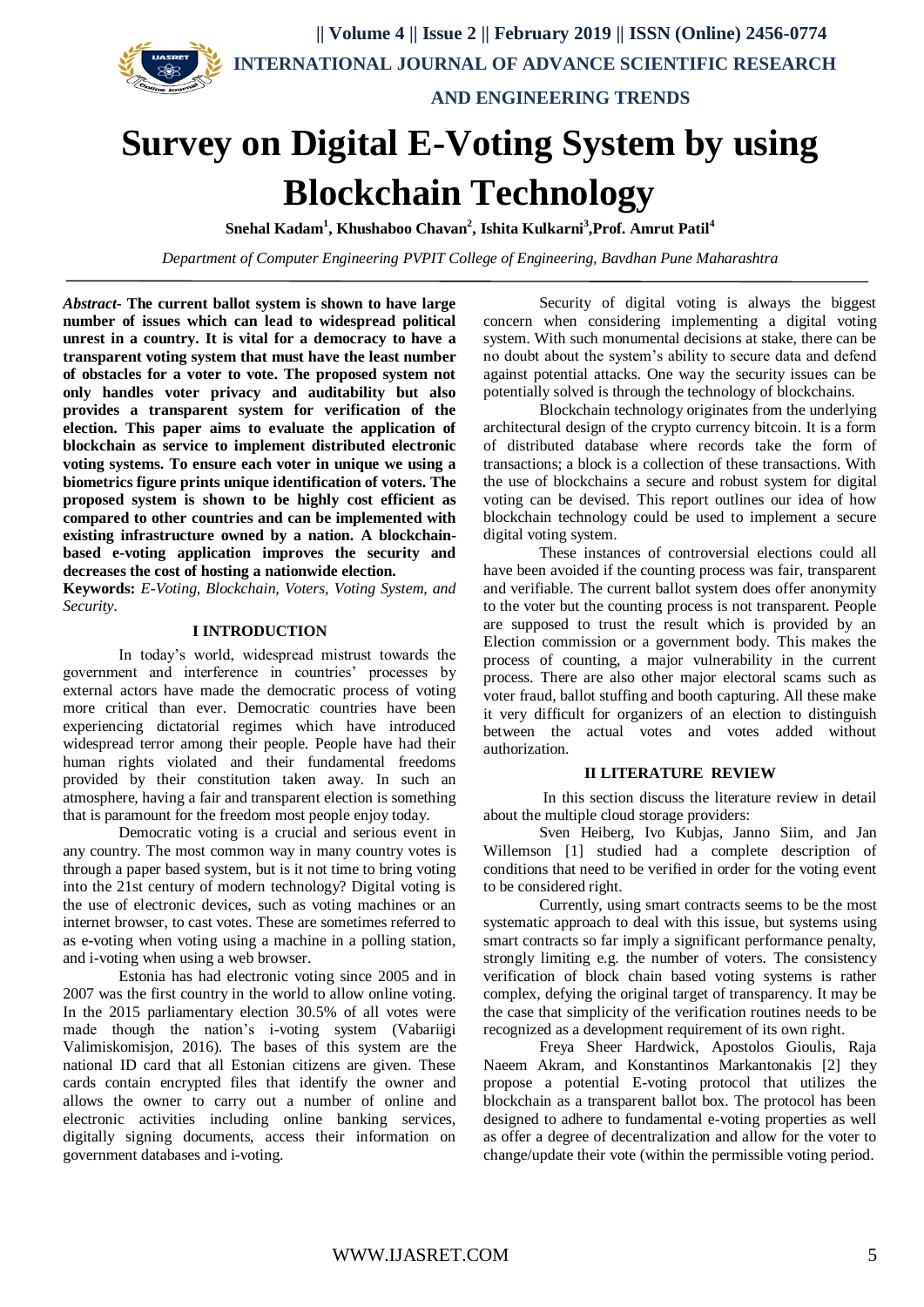

## **|| Volume 4 || Issue 2 || February 2019 || ISSN (Online) 2456-0774 INTERNATIONAL JOURNAL OF ADVANCE SCIENTIFIC RESEARCH**

## **AND ENGINEERING TRENDS**

| Sr.No.           | <b>Paper Name</b>                                                                                   | <b>Author</b>                                                       | <b>Method Proposed</b>                                                                                                                                                                                                             | <b>Limitations</b>                                                                                                                        |
|------------------|-----------------------------------------------------------------------------------------------------|---------------------------------------------------------------------|------------------------------------------------------------------------------------------------------------------------------------------------------------------------------------------------------------------------------------|-------------------------------------------------------------------------------------------------------------------------------------------|
| 1.               | On Trade-offs of<br>Applying Block<br>Chains for Electronic<br>Voting Bulletin<br><b>Boards</b>     | Sven Heiberg, Ivo<br>Kubjas, Janno Siim,<br>and Jan Willemson       | They works on public permission less<br>block chains and their applications as<br>bulletin board implementations as<br>these are the favorite choices in<br>majority of the recent block chain<br>based voting protocol proposals. | Block chain does not<br>remove the need for<br>external trust anchors.                                                                    |
| 2.               | E-Voting with<br>Blockchain: An E-<br>Voting Protocol with<br>Decentralization and<br>Voter Privacy | Freya Sheer<br>Hardwick, Apostolos<br>Gioulis, Raja Naeem<br>Akram, | In they propose a potential new e-<br>voting protocol that utilizes the<br>blockchain as a transparent ballot box.                                                                                                                 | It does not support for<br>complex applications                                                                                           |
| 3.               | A review of<br>contemporary e-<br>voting: Requirements,<br>technology, systems<br>and usability     | King-Hang Wang,<br>Subrota K. Mondal,<br>Ki Chan, Xiaoheng<br>Xie   | They present review on the current<br>state of the art of e-voting systems.                                                                                                                                                        | They don't implements<br>any E-voting system they<br>only review on E-voting<br>system.                                                   |
| $\overline{4}$ . | The future of E-voting                                                                              | Pavel Tarasov and<br><b>Hitesh Tewar</b>                            | They present technology used in the<br>voting system is a payment scheme,<br>which offers anonymity of<br>transactions, a trait not seen in<br>blockchain protocols to date.                                                       | The verification of the<br>security protocol is poor.                                                                                     |
| 5.               | Using blockchain for<br>enabling internet<br>voting                                                 | Ivo Kubjas                                                          | Using blockchains to provide secure<br>and reliable internet voting protocols.                                                                                                                                                     | Coercion-resistance,<br>Estonian system allows<br>for revoting.                                                                           |
| 6.               | A review of E-voting<br>the past, present and<br>future                                             | J. P. Gibson, R.<br>Krimmer, V.<br>Teague, and J.<br>Pomares        | They examine the issue of electronic<br>voting from a different perspective.                                                                                                                                                       | They provides review on<br>Past, Present E-voting<br>system                                                                               |
| 7.               | What if blockchain<br>technology<br>revolutionized voting?                                          | Philip Boucher,                                                     | Trusting central authorities to manage<br>elections or to use blockchain<br>technology to distribute an open voting<br>record among citizens.                                                                                      | They does not specify<br>protocols for elections in<br>Member States.                                                                     |
| 8.               | The ideal voting<br>interface: Classifying<br>usability                                             | MacNamara, Paul<br>Gibson, and Ken<br>Oakley                        | A feature-oriented taxonomy for<br>commercial electronic voting<br>machines, which focuses on usability<br>aspects.                                                                                                                | They doesn't able to<br>cover the design decisions<br>that offer a quicker voting<br>experience.                                          |
| 9.               | An E-voting Protocol<br>Based on Blockchain                                                         | Yi Liu and Qi Wang                                                  | Decentralized e-voting protocol based<br>on blockchain.                                                                                                                                                                            | It does not provide data<br>condentiality and<br>neutrality                                                                               |
| 10.              | E-voting requirements<br>and implementation                                                         | Rachid Anane,<br>Richard Freeland<br>and Georgios<br>Theodoropoulos | They design and implementation of an<br>e-voting prototype system, and to<br>provide a context for the selection and<br>deployment of relevant mechanisms.                                                                         | They unable maintain the<br>integrity of the<br>democratic process by<br>securing eligibility, and<br>preventing bribery and<br>coercion. |

|  | <b>Table 1: Survey Table</b> |  |
|--|------------------------------|--|
|  |                              |  |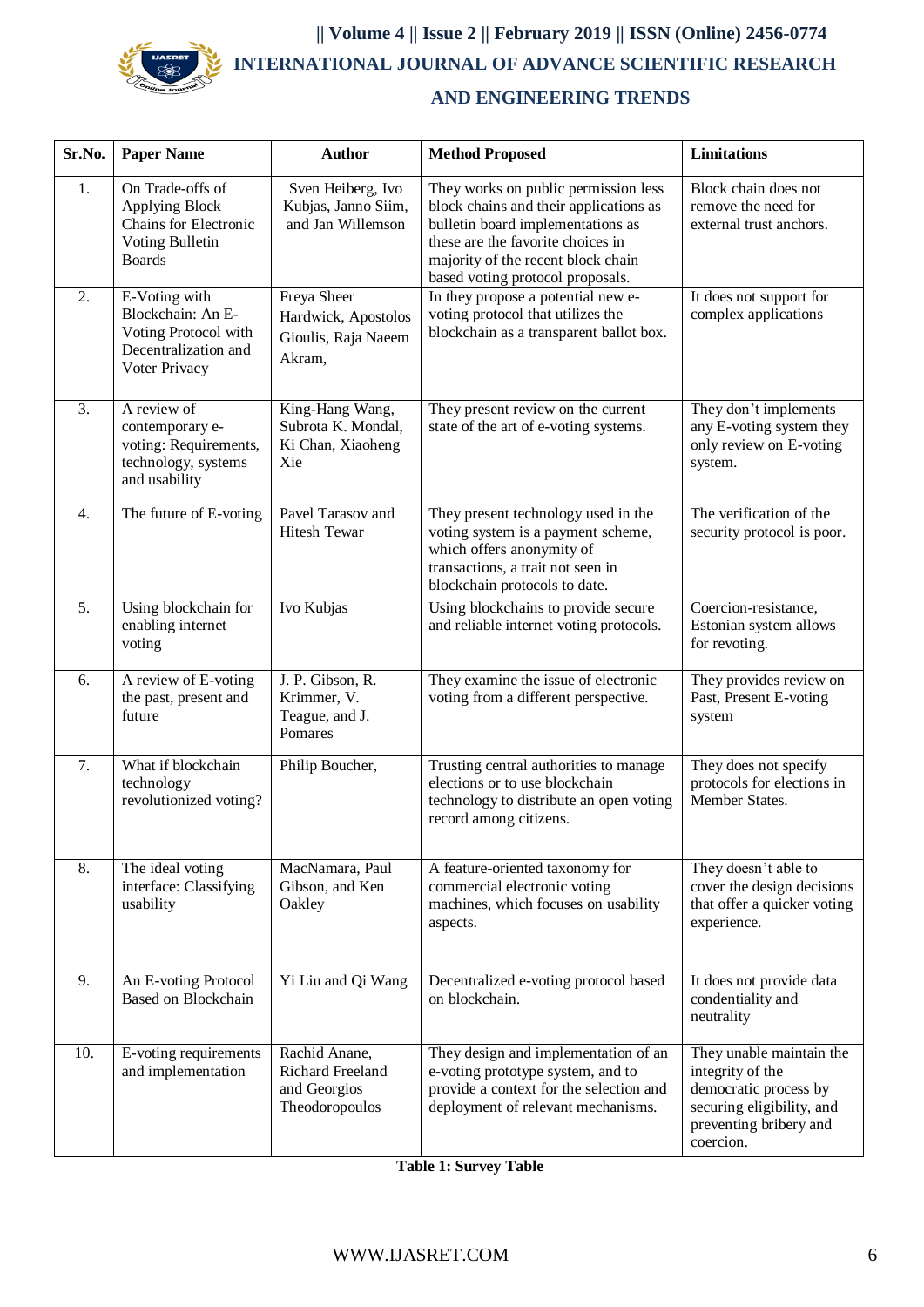**AND ENGINEERING TRENDS**

This paper highlights the pros and cons of using blockchain for such a proposal from a practical point view in both development/deployment and usage contexts.

King-Hang Wang, Subrota K. Mondal, Ki Chan, Xiaoheng Xie [3] they present a comprehensive review of Evoting by looking at these challenges. They also summarized the vast amount of security requirements named in the literature that allows researcher to design a secure system. They reviewed some of the E-voting systems found in the real world and the literature. They studied how an Evoting system can be usable by looking at different usability research conducted on E-voting. Summarizes on different cryptographic tools in constructing e-voting systems are also presented in the paper.

Yi Liu and Qi Wang [4] propose blockchain based a decentralized e-voting protocol, without the existence of a trusted third party. They also provide several possible extensions and improvements that meet the requirements in some specific voting scenarios. It would be nice if some details of this E-voting protocol could be further optimized and implemented. For example, because of intentional transparency of blockchain, it seems difficult to satisfy coercion-resistance (Voters should not be able to prove how they voted.) unless they implement access control using permissioned blockchain.

Voting is an inherent process in a democratic society. Other methods for expressing the society participants' will for example caucus in US party elections or Landsgemeine in Switzerland can be inconvenient for the citizens and logistically difficult to organize. Furthermore, beyond inconvenience, there may be legitimate reasons for not being able to take part in the voting process, e.g. being deployed overseas in military or being on some other official assignment. In this they present techniques, how to make internet voting protocols more secure by using blockchain[5].

Electronic voting systems are those which depend on some electronic technology for their correct functionality. Many of them depend on such technology for the communication of election data. Depending on one or more communication channels in order to run elections poses many technical challenges with respect to verifiability, dependability, security, anonymity and trust. Changing the way in which people vote has many social and political implications. The role of election administrators and (independent) observers is fundamentally different when complex communications technology is involved in the process. Electronic voting has been deployed in many different types of election throughout the world for several decades [6].

E-voting could take many forms: using the internet or a dedicated, isolated network; requiring voters to attend a polling station or allowing unsupervised voting; using existing devices, such as mobile phones and laptops, or requiring specialist equipment. To continue trusting central authorities to manage elections or to use blockchain technology to distribute an open voting record among citizens. Many experts agree that e-voting would require revolutionary developments in security systems. The debate is whether blockchain will represent a transformative or

merely incremental development, and what its implications could be for the future of democracy [7].

In this [8] Damien MacNamara, Paul Gibson, and Ken Oakley present feature-oriented taxonomy for commercial electronic voting machines, which focuses on usability aspects. Based on this analysis, they present a "Just-Like-Paper" (JLP) classification method which identifies five broad categories of E-Voting interface. They extend the classification to investigate its application as an indicator of voting efficiency and identify a universal ten-step process encompassing all possible voting steps spanning the twenty-six machines studied. Experimental analysis concludes that multi-functional and progressive interfaces are likely to be more efficient versus multi-modal voter-activated machines.

Pavel Tarasov and Hitesh Tewar [9] presented protocol developed on blockchain technology. The underlying technology used in the voting system is a payment scheme, which offers anonymity of transactions, a trait not seen in blockchain protocols to date. The proposed protocol offers anonymity of voter transactions, while keeping the transactions private, and the election transparent and secure. The underlying payment protocol has not been modified in any way; the voting protocol merely offers an alternative use case.

Rachid Anane, Richard Freeland and Georgios Theodoropoulos [10] they highlighted the complexity of the deployment of E-voting systems and the inherent security issues that arise from the underlying distributed system. The proposed system has successfully addressed many issues in E-voting and also has pointed out the problems associated with integrity, registration and authentication in particular. The need to reconcile identification and anonymity, on one hand, and verifiability and anonymity on the other hand may be the decisive factor in the wider adoption of e-voting. The challenge is to maintain the integrity of the democratic process by securing eligibility, and preventing bribery and coercion. Moreover, the inability of election authorities to ensure the security and reliability of remote machines may cast doubt on the feasibility of electronic voting as a whole, and may favor the deployment of hybrid systems.

## **III SYSTEM ARCHITECTURE**



*Figure 1: System Architecture*